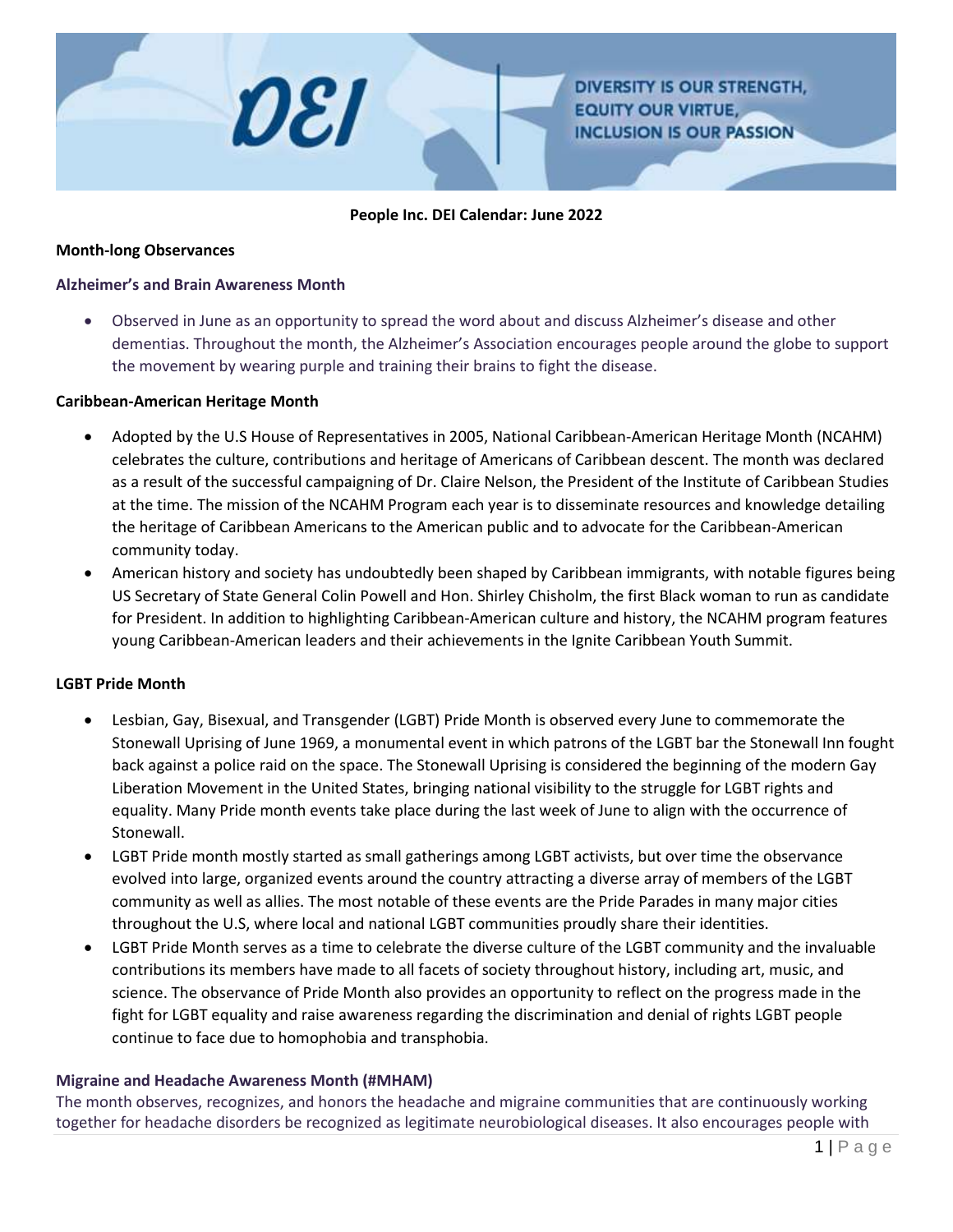migraines or chronic headaches to consult a medical professional for proper diagnosis and treatment. It aims to enlighten individuals with headache disorders about the various treatments available.

### **PTSD Awareness Month**

Ushers in an array of awareness campaigns run for the benefit of PTSD survivors. PTSD, which stands for post-traumatic stress disorder, occurs in people after they have experienced a particularly traumatic event like war, violent physical/sexual/verbal assault, accidents, and so forth. Symptoms include depression, anxiety, nightmares, paranoia, insomnia, disturbing thoughts, and much more. Many people recover from PTSD after a few days, weeks, or months. Yet, for others, the recovery road might mean one year or more. This mental disorder is highly treatable, but due to the lack of knowledge around it as well as the stigma attached to seeking mental help, many choose to ignore the problem and suffer through it.

# **Tourette Awareness Month – May 15 to June 15**

- Observed from mid-May to mid-June, Tourette Awareness Month is an international effort to raise awareness and dispel misinformation regarding Tourette's Syndrome (TS), one of the most fundamentally misunderstood conditions among the population. About 1 in 160 children in the United States are known to have Tourette Syndrome, which is a neurodevelopmental condition that is characterized by the presence of sudden, repetitive, and often involuntary movements or vocal sounds called "tics." TS often is found with co-occurring conditions such as ADHD and OCD.
- People living with TS are able to lead healthy, fulfilling lives, but the month recognizes the need to reduce common misconceptions about the condition. Tourette's has too often been portrayed as a punchline by the media, making light of the real struggles those living with TS face in attempting to receive support and accommodations. Unlike how it is acknowledged in the media, the tics experienced by those with TS vary extensively and rarely involve suddenly saying obscenities. Even so, tics often cannot be controlled and attempting to hold them back can cause undue stress.

### **Daily Observations**

### **6/2 - Indian Citizenship Act of 1924 (Native American)**

 On June 2, 1924, Congress enacted the [Indian Citizenship Act,](https://catalog.archives.gov/id/299828) which granted citizenship to all Native Americans born in the U.S. The right to vote, however, was governed by state law; until 1957, some states barred Native Americans from voting.

### **6/4-6 - Shavuot**

 Shavuot marks the giving of the Torah on Mt. Sinai to Moses. The Ten Commandments are read in synagogues, just as they were in the desert on Mt. Sinai over 3,000 years ago.

### **6/6 – World War II D-Day Invasion**

- On this historic day in 1944, Allied troops invaded the beaches of Normandy, France. It is the largest amphibious assault in world history. This massive, bloody battle was the turning point of the war in the European theater.
- On this day, 156,000 troops from the United states, Great Britain and Canada stormed five beaches. American troops landed on Omaha and Utah beach. At the same time, British troops landed on Gold and Sword beach. And, Canadian forces landed on Juno Beach. 4,000 Allied troops died on these beaches on D-Day, 2,000 of them were American.
- Take a moment of silence today, and thank the many soldiers who fought and died for our country on D-Day.

### **6/11 – King Kamehameha I Day**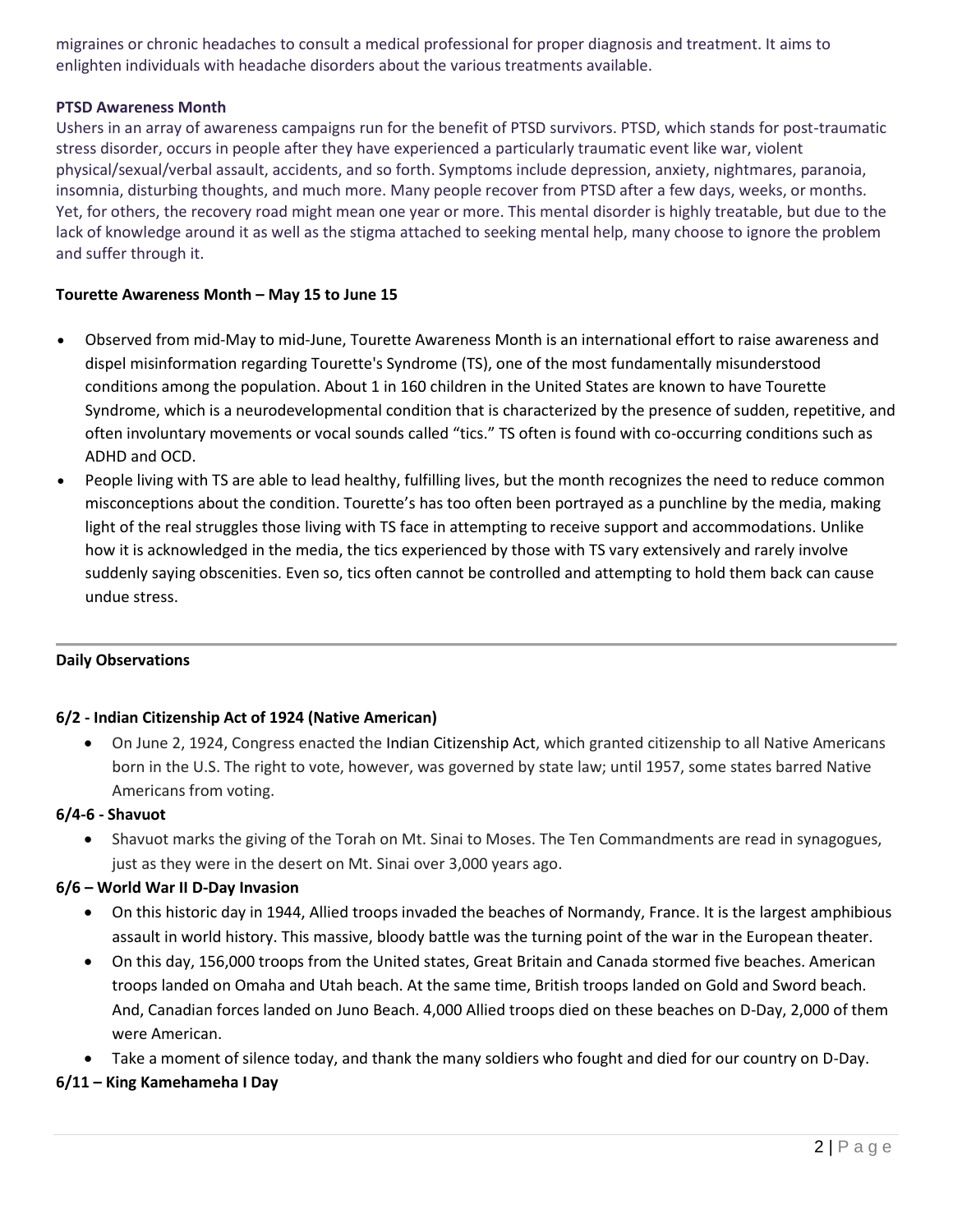- First established as a holiday in 1871 of the Kingdom of Hawai'i, King Kamehameha I Day honors the legacy of Kamehameha the Great, who was Hawai'i's first king. The celebration was officiated by Lot Kapuāiwa (Kamehameha) to honor his grandfather. In addition to being known as Hawai'i's first king, Kamehameha the Great was best known for unifying the Hawaiian Islands in 1810. After being brought into statehood in 1959, Hawai'i adopted Kamehameha Day as one of its first official holidays. Today, the festival continues to be observed to not only honor the king's legacy but also to celebrate and preserve Hawaiian culture in all its forms.
- Early celebrations of Kamehameha Day during the late 19th century often included fairs and racing, both on horse and on foot. These events attracted thousands of Hawaiian people, including the Hawaiian King at the time. Today, the holiday is observed via a festival presented by Royal Order of Kamehameha I, Māmalahoa, which is Hawai'i's oldest organization. The festival features all aspects of traditional Hawaiian culture, including dance, music, rituals, and food.

# **6/12 - Loving Day**

 An annual celebration marking the anniversary of the 1967 United States Supreme Court decision *Loving v. Virginia* which struck down all anti-miscegenation laws remaining in 16 U.S. states. This historic court decision ruled that interracial marriages could not be infringed upon by the State.

# **6/12 - Puerto Rican Day Parade**

 Parades held around the country on the second Sunday in June, honors the 3.2 million inhabitants of Puerto Rico and all people of Puerto Rican birth or heritage residing on the U.S. mainland. Rochester and Buffalo will celebrate in August this year.

# **6/12 – Philippines Independence Day**

- Known in the Philippines as "Araw ng Kasarinlan," meaning "Day of Freedom," Philippines Independence Day is an annual national holiday that commemorates the declaration of the Philippines' independence from Spanish colonial rule in 1898 by General Emilio Aguinaldo. Although the United States would participate in colonizing the Philippines after the Spanish-American War, the Philippines eventually achieved sovereignty as an independent nation in 1946 through the Treaty of Manila. Philippines Independence Day was officially decreed to be celebrated on June 12 in 1964.
- Festivities in the Philippines for this holiday include participation in parades and festivities nationwide, along with flag-raising ceremonies. Spending the holiday in recreational locations such as parks is also a common pastime for Filipinos. Many Filipino-American communities and other Filipino communities around the world also observe Philippines Independence Day. Last year's celebration included a virtual flag-raising ceremony and streamed celebration held by the Philippine Consulate General in New York for the Filipino-American communities of the Northeastern United States.

### **6/13 – Odunde Festival**

- Developed in 1975 by Ruth Arthur and Lois Fernandez, the Odunde Festival takes place on the second Sunday of June in South Philadelphia every year and is one of the largest African-American street festivals in the United States. The festival was created after they visited several celebrations in West Africa. Celebrating the arrival of a new year, the Odunde Festival draws most upon the traditional celebrations of the Yoruba people of Nigeria, for Odunde is a Yoruba phrase meaning "Happy New Year." The procession that takes place during Odunde provides an offering of fruit and flowers at the Schuylkill River to Oshun, the river goddess of the Yoruba religion.
- The Odunde festival draws around 500,000 people annually from around the world. The vendors attending the festival have totaled to over 100 in past years and have included vendors from both African and Caribbean countries. These vendors offer a stellar array of African goods and culture, including but not limited to food, performances, crafts, and clothing.

### **6/13 – International Albinism Awareness Day**

 Adopted by the United Nations in 2014, International Albinism Awareness Day (IAAD) celebrates those with albinism and emphasizes continued advocacy for their human rights. The day was adopted along with a third historic UN resolution that confirmed a focus on advocating for the rights of those with albinism and preventing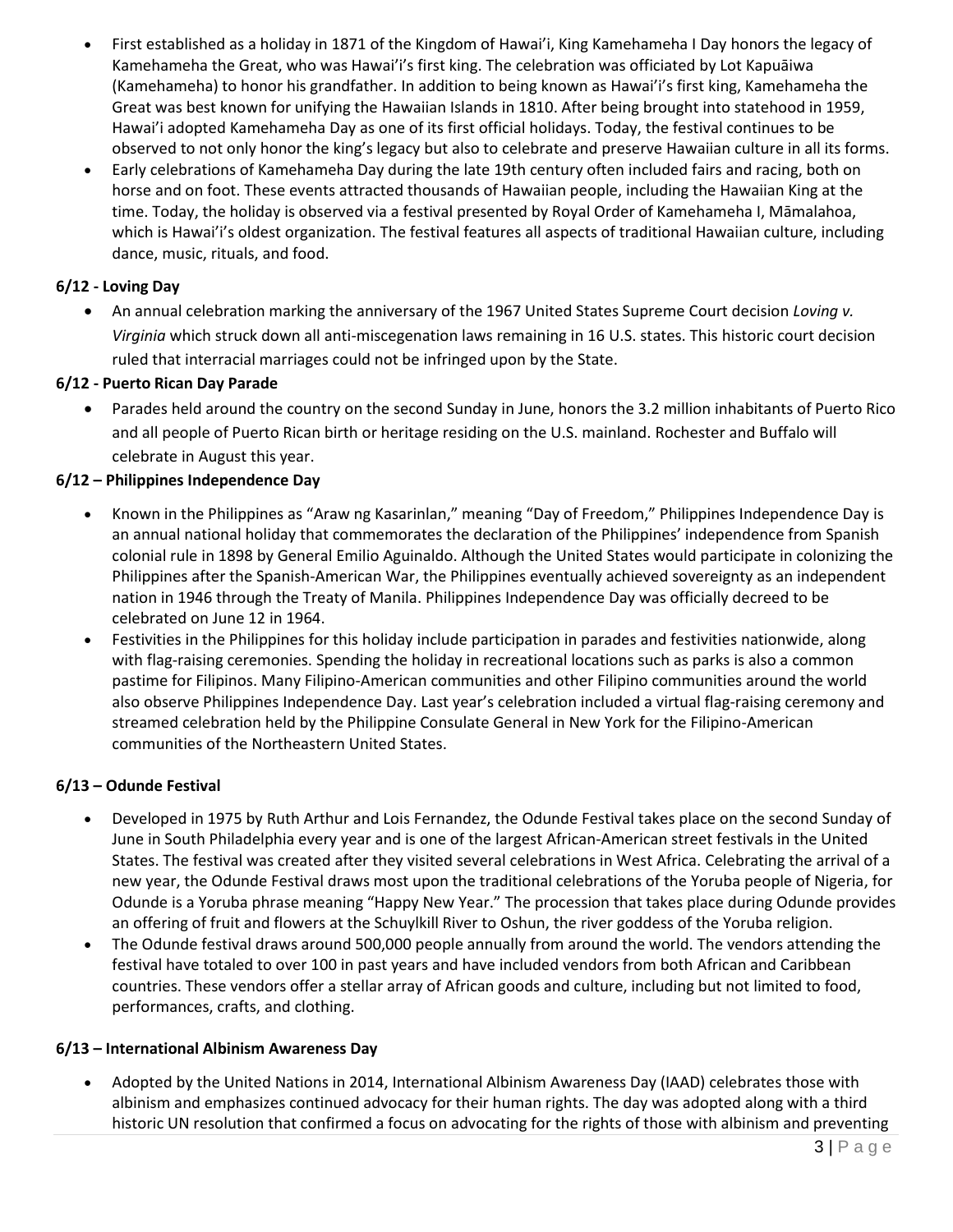discrimination and atrocities committed against them worldwide. This resolution was passed in part due to the efforts of the albinism advocacy organization Under the Same Sun, as well as the late Ambassador Yusuf Mohamed Ismail Bari-Bari of Somalia.

 Occurring in approximately 18,000 to 20,000 people in the United States, Albinism is a genetic condition that causes a reduction in melanin in one's skin, hair or eyes. There are varying types of albinism and it may lead to other conditions, such as impaired vision. Today, stigma surrounding albinism continues to persist around the world, leading to discrimination, attacks and even killings. IAAD aims to help eliminate this stigma throughout increased international attention to the condition, so those with albinism will be able to live without prejudice.

# **6/16 or 19 – Corpus Christi**

- Corpus Christi is a moveable feast holiday primarily celebrated by the Roman Catholic Church. The date of this holiday each year depends on the date of Easter, and it is observed on the second Sunday after Pentecost (Whitsun). The holiday name meaning "Body of Christ" in Latin, Corpus Christi is held in honor of the Eucharist that originated in the Last Supper held by Jesus Christ in the New Testament. The celebration originated in 1246 with the nun named Juliana of Liege, who petitioned her local diocese for the feast. The Texan city Corpus Christi is notably named after this day.
- To commemorate the Last Supper, Roman Catholics receive Communion to observe Corpus Christi. For children of the faith, this may be their very first Communion. The receiving of bread and wine in the Communion process represents taking of both the body and blood of Jesus Christ. During the Middle Ages, the observance of Corpus Christi often involved the performance of mystery plays, which were dramatic performances depicting events from the Bible and the Life of Jesus Christ.

# **6/19 – Juneteenth – Federal Holiday**

- Also known as Emancipation Day or Jubilee Day, Juneteenth is the most prevalent national celebration of the ending of slavery in the United States. The name "Juneteenth" refers to the nineteenth of June, which marks the anniversary of the day the Union soldiers landed in Galveston, Texas, in 1865, to declare that the Civil War had ended, therefore ending slavery as well. Notably this was two and a half years after slavery was officially ended via the Emancipation Proclamation in January of 1963. Explanations for this delay in the arrival of this news of freedom vary, including deliberate withholding by the government or slave owners.
- Juneteenth is most widely observed in Texas, being the state that received news of emancipation as the Civil War ended. African Americans making pilgrimages to Galveston, Texas was an early tradition of the holiday. Juneteenth served not only as a time for celebration but also a time for prayer, with former slaves hoping to reunite with family members in other now-emancipated states. Many of the traditional activities for celebrating Juneteenth are still commonplace today, including barbecuing, rodeos, prayer services, and educational activities regarding learning of America's history of slavery.
- Juneteenth remains of special significance as a holiday to continue observing, as the observance of it was limited several times in the past due to racism and other social and economic forces in the early twentieth century. Proper commemoration of Juneteenth and the ideals and harsh history it represents can prove to be a step in bringing the country closer to racial justice.
- Juneteenth became a federal holiday in 2021.

# **6/20 – World Refugee Day**

- Declared in 2001, World Refugee Day honors the experiences of refugees from countries around the world and raises awareness regarding the lives and challenges they face having fled their homeland due to conflict or persecution. 2001 marked the 50-year anniversary of the United Nations Refugee Convention of 1951, an event that defined refugees and outlined their human rights.
- The UN theme for World Refugee Day 2021 is the right to seek safety. Every person on this planet has a right to seek safety – whoever they are, wherever they come from and whenever they are forced to flee.

### **Regional Events in June**

 Through 6/5 In These Truths exhibit at Albright-Knox Northland, pay what you wish and reservations are required<https://www.albrightknox.org/art/exhibitions/these-truths>